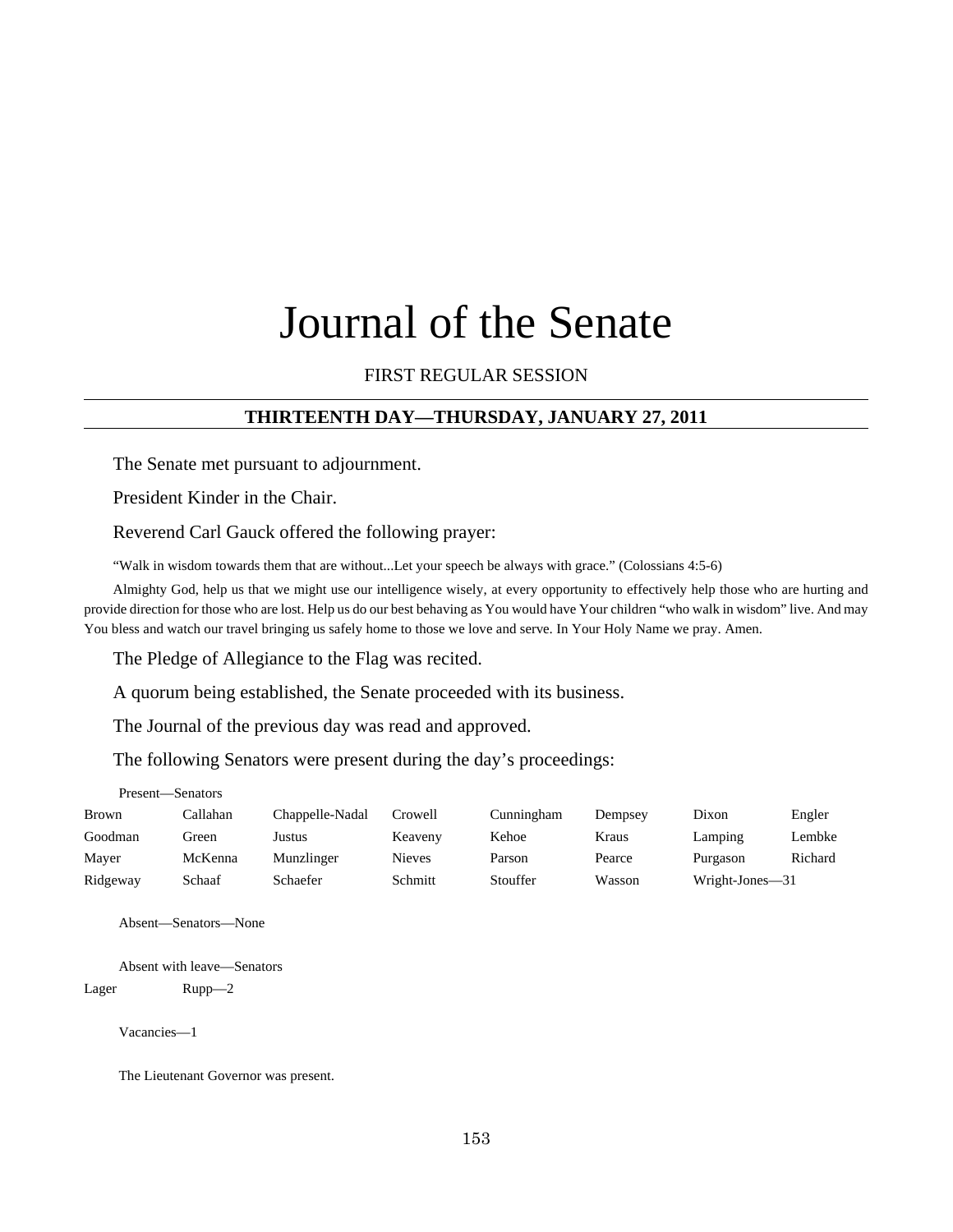#### **RESOLUTIONS**

Senator Crowell offered Senate Resolution No. 153, regarding Denny Henke, Fredericktown, which was adopted.

Senator Keaveny offered Senate Resolution No. 154, regarding the Fiftieth Wedding Anniversary of Mr. and Mrs. Edward Mullenschlader, Jr., Florissant, which was adopted.

#### **CONCURRENT RESOLUTIONS**

Senator Dempsey offered the following concurrent resolution:

#### SENATE CONCURRENT RESOLUTION NO. 7

WHEREAS, Section 21.760 of the Revised Statutes of Missouri provides that during the regular legislative session which convenes in an odd-numbered year, the General Assembly shall, by concurrent resolution, employ an independent certified public accountant or certified public accounting firm to conduct an audit examination of the accounts, functions, programs, and management of the State Auditor's office:

NOW THEREFORE BE IT RESOLVED that the members of the Missouri Senate, Ninety-sixth General Assembly, First Regular Session, the House of Representatives concurring therein, hereby authorize the employment of an independent certified public accountant or certified public accounting firm pursuant to the provisions of Section 21.760; and

BE IT FURTHER RESOLVED that the audit examination be made in accordance with generally accepted auditing standards, including such reviews and inspections of books, records and other underlying data and documents as are necessary to enable the independent certified public accountant performing the audit to reach an informed opinion on the condition and performance of the accounts, functions, programs, and management of the State Auditor's Office; and

BE IT FURTHER RESOLVED that upon completion of the audit, the independent certified public accountant make a written report of his or her findings and conclusions, and supply each member of the General Assembly, the Governor, and the State Auditor with a copy of the report; and

BE IT FURTHER RESOLVED that the cost of the audit and report be paid out of the joint contingent fund of the General Assembly; and

BE IT FURTHER RESOLVED that the Commissioner of Administration bid these services, at the direction of the General Assembly, pursuant to state purchasing laws; and

BE IT FURTHER RESOLVED that the Secretary of the Missouri Senate be instructed to prepare a properly inscribed copy of this resolution for the Commissioner of Administration.

#### **INTRODUCTION OF BILLS**

The following Bills were read the 1st time and ordered printed:

**SB 189**–By Schmitt.

An Act to repeal sections 620.1878 and 620.1881, RSMo, and to enact in lieu thereof two new sections relating to the quality jobs act.

**SB 190**–By Pearce.

An Act to amend chapter 135, RSMo, by adding thereto one new section relating to a tax credit for processed biomass engineered fiber fuel.

**SB 191**–By Pearce.

An Act to repeal sections 335.036, 335.200, 335.203, 335.206, and 335.209, RSMo, and to enact in lieu thereof three new sections relating to the caring for Missourians program.

#### **SB 192**–By Pearce.

An Act to amend chapter 630, RSMo, by adding thereto one new section relating to continuing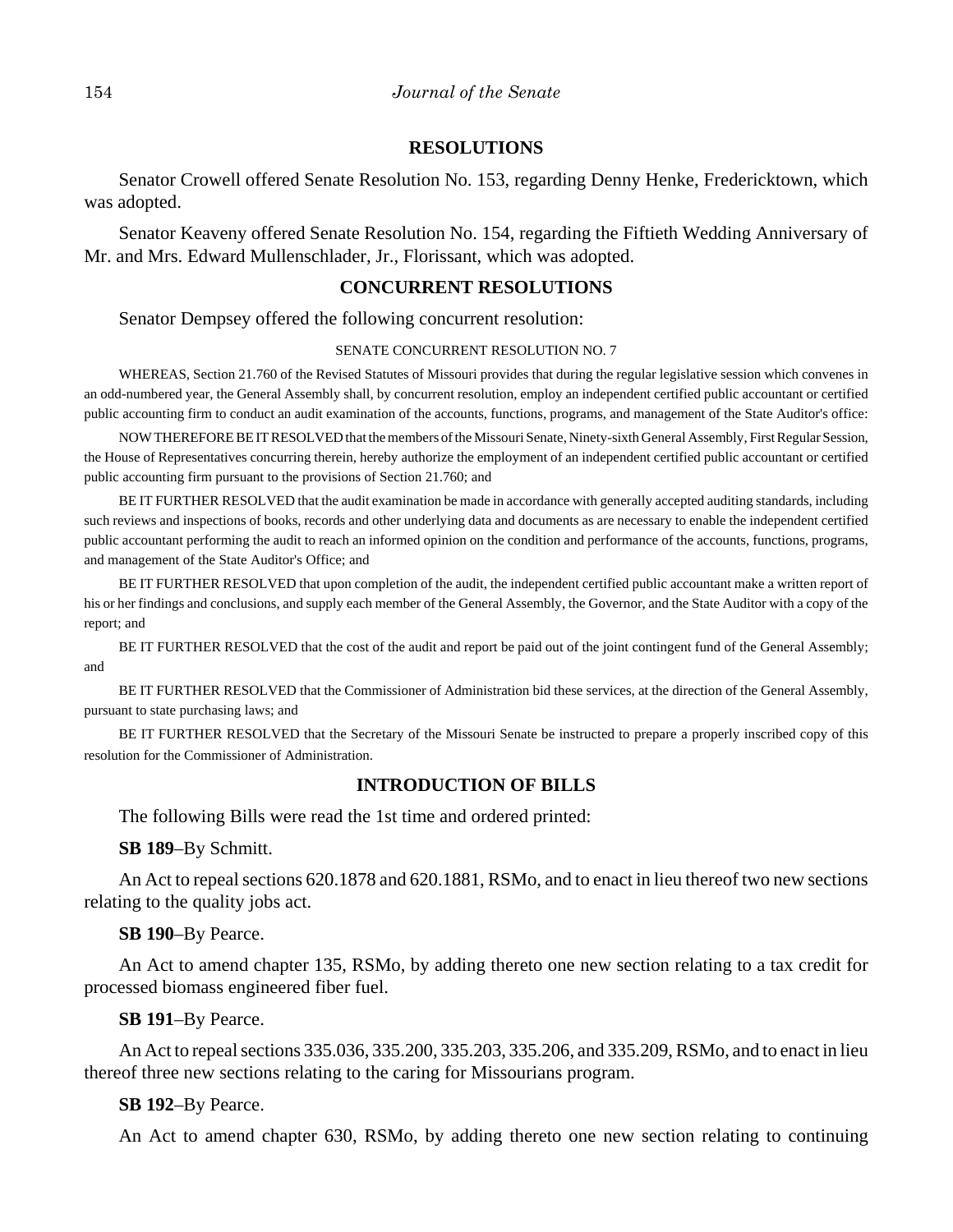professional education curriculum in eating disorders for certain school personnel.

**SB 193**–By Pearce.

An Act to amend chapter 67, RSMo, by adding thereto one new section relating to county municipal courts.

**SB 194**–By Pearce.

An Act to repeal section 67.402, RSMo, and to enact in lieu thereof one new section relating to abatement of nuisances in certain counties.

**SB 195**–By Stouffer.

An Act to repeal section 302.171, RSMo, and to enact in lieu thereof one new section relating to the issuance of driver's licenses and nondriver's licenses to noncitizens.

**SB 196**–By Cunningham.

An Act to repeal sections 287.120 and 287.800, RSMo, and to enact in lieu thereof two new sections relating to workers' compensation.

# **SB 197**–By Ridgeway.

An Act to amend chapter 290, RSMo, by adding thereto one new section relating to labor organizations, with penalty provisions, and a referendum clause.

**SB 198**–By Crowell.

An Act to repeal sections 145.009, 145.011, 145.041, 145.051, 145.091, 145.101, 145.102, 145.201, 145.301, 145.481, 145.511, 145.551, 145.552, 145.601, 145.711, 145.801, 145.846, 145.871, 145.961, 145.971, 145.985, 145.995, and 145.1000, RSMo, relating to the repeal of the estate tax.

# **SB 199**–By Crowell.

An Act to repeal sections 407.1095, 407.1098, 407.1101, 407.1104, and 407.1107, RSMo, and to enact in lieu thereof five new sections relating to telephone calls.

# **SB 200**–By Crowell.

An Act to repeal sections 100.270, 100.282, 173.385, 176.080, 215.030, 260.035, and 360.045, RSMo, and to enact in lieu thereof eight new sections relating to bond issuances.

# **SB 201**–By Crowell.

An Act to repeal sections 105.915 and 105.927, RSMo, and to enact in lieu thereof two new sections relating to the state employee deferred compensation program.

# **SB 202**–By Crowell.

An Act to repeal section 33.103, RSMo, and to enact in lieu thereof two new sections relating to labor organizations.

**SB 203**–By Schmitt, Richard, Dempsey, Justus, Schaefer, Callahan, Wasson and Wright-Jones.

An Act to amend chapter 67, RSMo, by adding thereto one new section relating to tax incentives to attract sporting events to Missouri.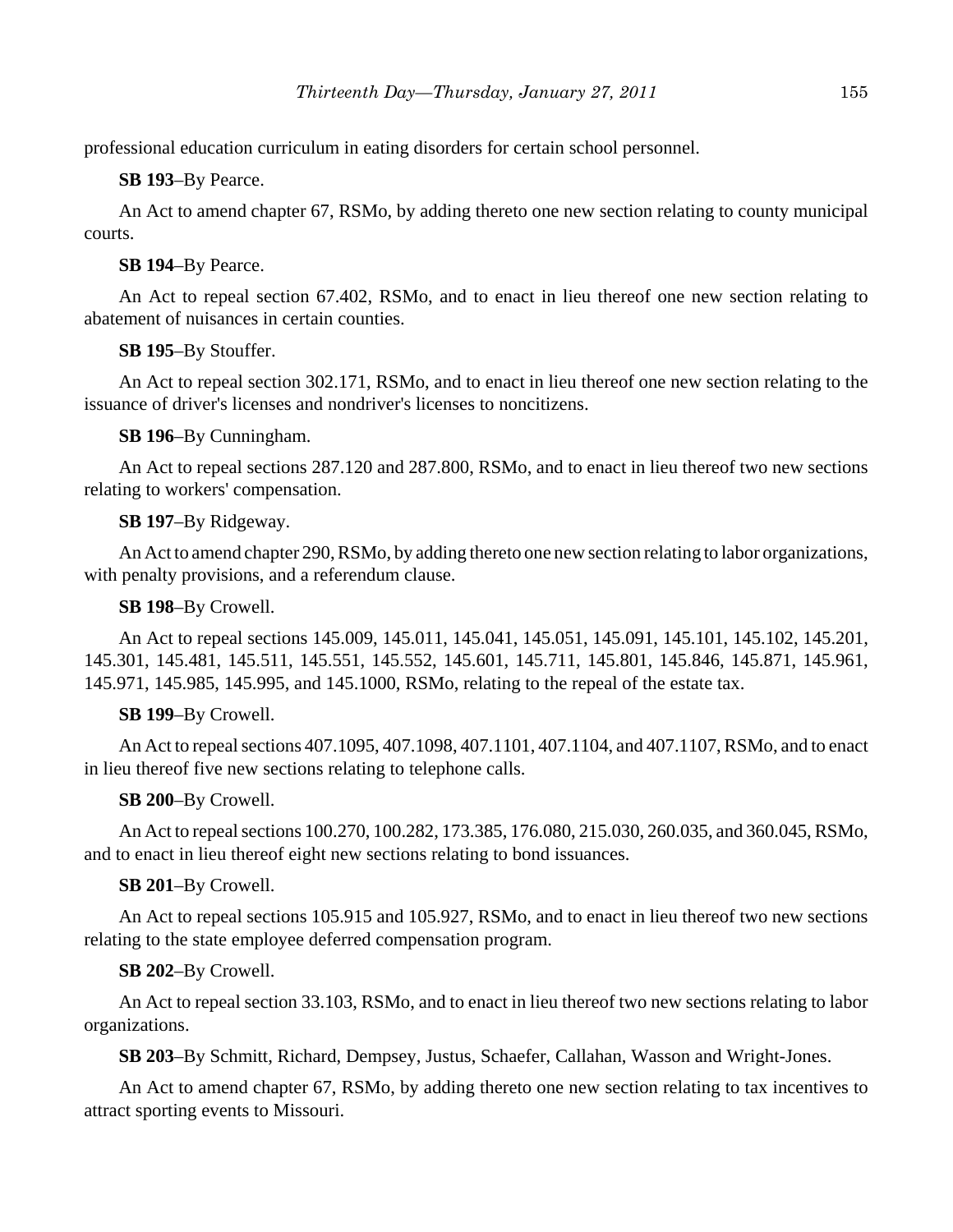#### 156 *Journal of the Senate*

#### **MESSAGES FROM THE GOVERNOR**

The following messages were received from the Governor, reading of which was waived:

GOVERNOR OF MISSOURI

JEFFERSON CITY

65102

January 26, 2011

To the Senate of the 96th General Assembly of the State of Missouri:

I have the honor to transmit to you herewith for your advice and consent the following appointment:

Donald Cupps, Democrat, 1 Persimmon Hill Road, Cassville, Barry County, Missouri 65625, as a member of the University of Missouri Board of Curators, for a term ending January 1, 2017, and until his successor is duly appointed and qualified; vice, John Carnahan III, term expired. Respectfully submitted, Jeremiah W. (Jay) Nixon

Governor

Also,

#### GOVERNOR OF MISSOURI JEFFERSON CITY 65102

January 26, 2011

To the Senate of the 96th General Assembly of the State of Missouri:

I have the honor to transmit to you herewith for your advice and consent the following appointment:

Craig Van Matre, Democrat, 450 Covered Bridge Road, Columbia, Boone County, Missouri 65203, as a member of the University of Missouri Board of Curators, for a term ending January 1, 2013, and until his successor is duly appointed and qualified; vice, Buford Fraser, resigned.

> Respectfully submitted, Jeremiah W. (Jay) Nixon Governor

Also,

## GOVERNOR OF MISSOURI JEFFERSON CITY

#### 65102

January 26, 2011

To the Senate of the 96th General Assembly of the State of Missouri:

I have the honor to transmit to you herewith for your advice and consent the following appointment:

Harry Ratliff, 4554 Laclede Unit 207, Saint Louis City, Missouri 63108, as a member of the Organ Donation Advisory Committee, for a term ending January 1, 2015, and until his successor is duly appointed and qualified; vice, Lisa Britt, term expired.

> Respectfully submitted, Jeremiah W. (Jay) Nixon Governor

Also,

GOVERNOR OF MISSOURI JEFFERSON CITY 65102 January 26, 2011

To the Senate of the 96th General Assembly of the State of Missouri:

I have the honor to transmit to you herewith for your advice and consent the following appointment: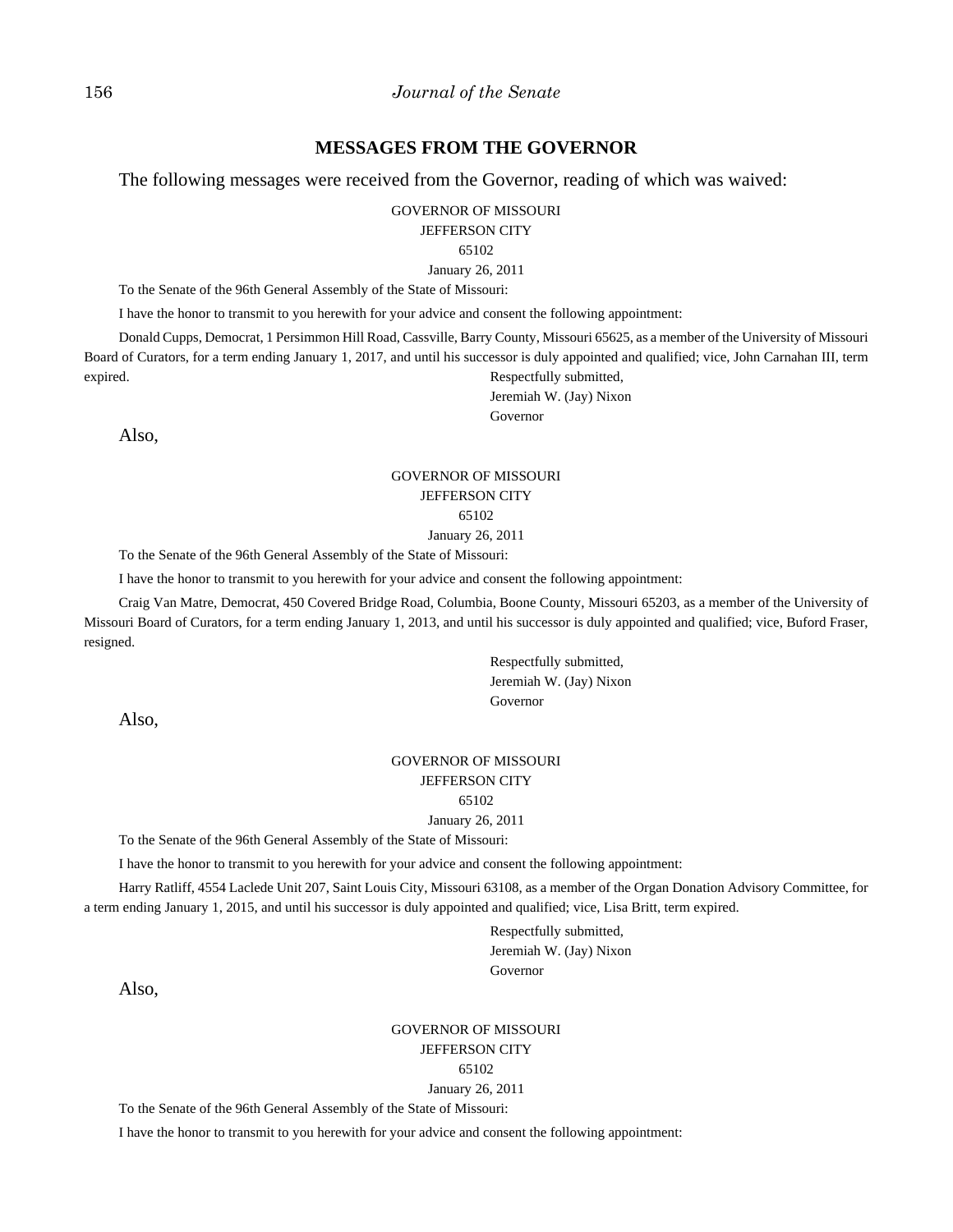Lane Roberts, 1801 E. Natalie Lane, Joplin, Jasper County, Missouri 64801, as a member of the Peace Officer Standards and Training Commission, for a term ending October 3, 2012, and until his successor is duly appointed and qualified; vice, James Lynch, term expired.

> Respectfully submitted, Jeremiah W. (Jay) Nixon Governor

Also,

#### GOVERNOR OF MISSOURI JEFFERSON CITY 65102 January 26, 2011

To the Senate of the 96th General Assembly of the State of Missouri:

I have the honor to transmit to you herewith for your advice and consent the following appointment:

Mark Sanford, 5103 Washington Place, Saint Louis, Saint Louis County, Missouri 63108, as a member of the MO HealthNet Oversight Committee, for a term ending October 30, 2011; vice, Laura Neal, term expired.

> Respectfully submitted, Jeremiah W. (Jay) Nixon Governor

Also,

#### GOVERNOR OF MISSOURI JEFFERSON CITY 65102

January 26, 2011

To the Senate of the 96th General Assembly of the State of Missouri:

I have the honor to transmit to you herewith for your advice and consent the following appointment:

Diane Scagna, 762 Camelot Estates Drive, Hillsboro, Jefferson County, Missouri 63050, as a member of the Peace Officer Standards and Training Commission, for a term ending October 3, 2012, and until her successor is duly appointed and qualified; vice, Kenneth Gregory, term expired.

> Respectfully submitted, Jeremiah W. (Jay) Nixon Governor

Also,

# GOVERNOR OF MISSOURI JEFFERSON CITY 65102

January 26, 2011

To the Senate of the 96th General Assembly of the State of Missouri:

I have the honor to transmit to you herewith for your advice and consent the following appointment:

Debra Simaitis, 32446 Golden Acres Road, Lincoln, Benton County, Missouri 65338, as a member of the Organ Donation Advisory Committee, for a term ending January 1, 2015, and until her successor is duly appointed and qualified; vice, Lori Hodges, term expired.

> Respectfully submitted, Jeremiah W. (Jay) Nixon Governor

President Pro Tem Mayer referred the above appointments to the Committee on Gubernatorial Appointments.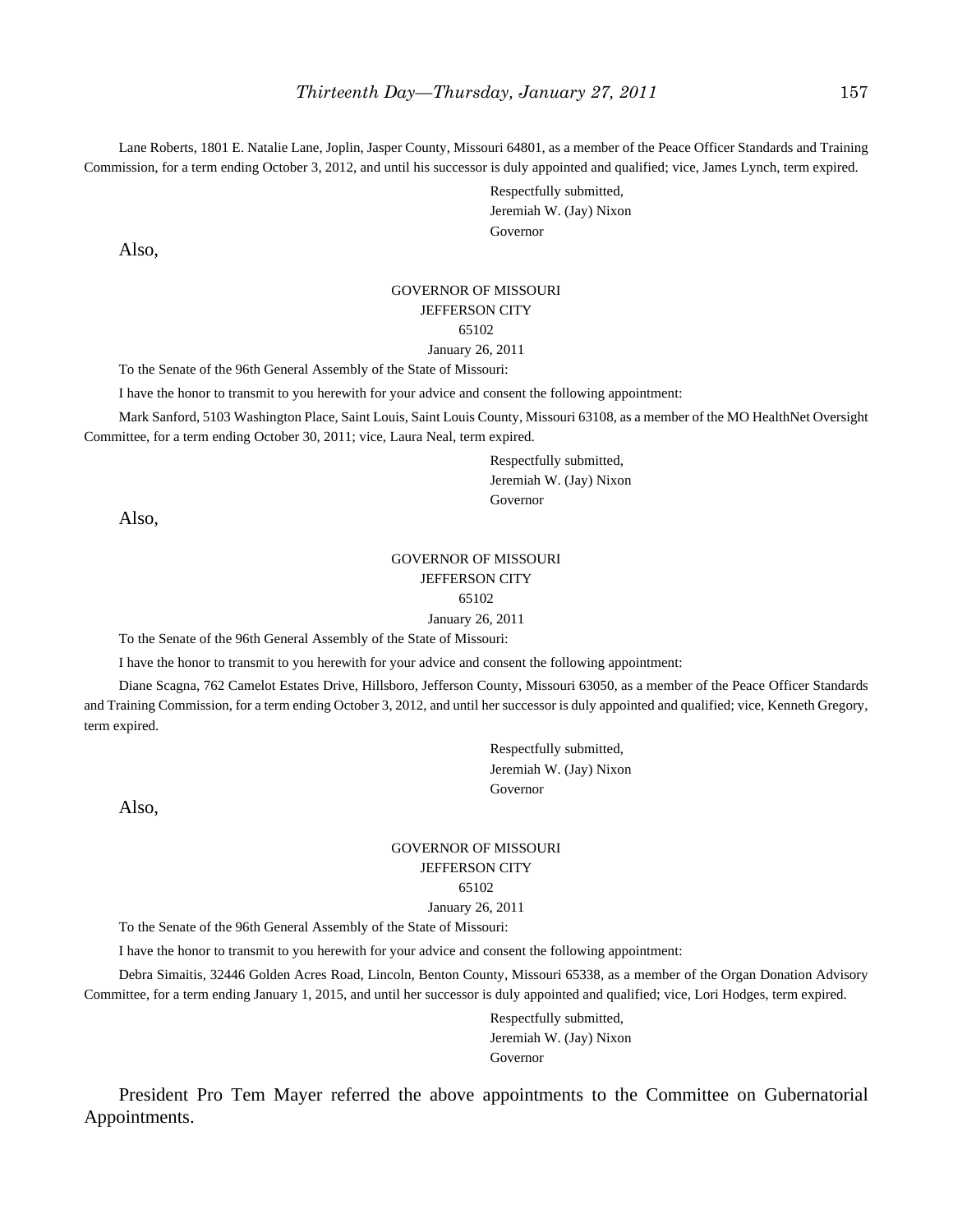## **REFERRALS**

President Pro Tem Mayer referred **SCR 6** to the Committee on Rules, Joint Rules, Resolutions and Ethics.

## **SENATE BILLS FOR PERFECTION**

Senator Mayer moved that **SB 68**, with **SCS**, be taken up for perfection, which motion prevailed. **SCS** for **SB 68**, entitled:

## SENATE COMMITTEE SUBSTITUTE FOR SENATE BILL NO. 68

An Act to repeal section 21.400, RSMo, and to enact in lieu thereof one new section relating to subpoenas issued by the general assembly, with an emergency clause.

Was taken up.

Senator Stouffer assumed the Chair.

Senator Mayer moved that **SCS** for **SB 68** be adopted, which motion prevailed.

On motion of Senator Mayer, **SCS** for **SB 68** was declared perfected and ordered printed.

# **REPORTS OF STANDING COMMITTEES**

Senator Mayer, Chairman of the Committee on Gubernatorial Appointments, submitted the following reports, reading of which was waived:

Mr. President: Your Committee on Gubernatorial Appointments, to which were referred the following appointments and reappointments, begs leave to report that it has considered the same and recommends that the Senate do give its advice and consent to the following:

Russell A. Unger, Democrat, as a member of the Missouri Community Service Commission;

Also,

Kurt Finklang, as a member of the State Board of Optometry;

Also,

Scott Englund, as a member of the Missouri Veterans' Commission;

Also,

Teresa Rodgers and Karen Greiner, as members of the Behavior Analyst Advisory Board;

Also,

Corinne Walentik, as a member of the MO HealthNet Oversight Committee;

Also,

Rodney W. Herring, as a member of the Advisory Committee for 911 Service Oversight;

Also,

Herbert Hardwick, Democrat, as a member of the Lincoln University Board of Curators;

Also,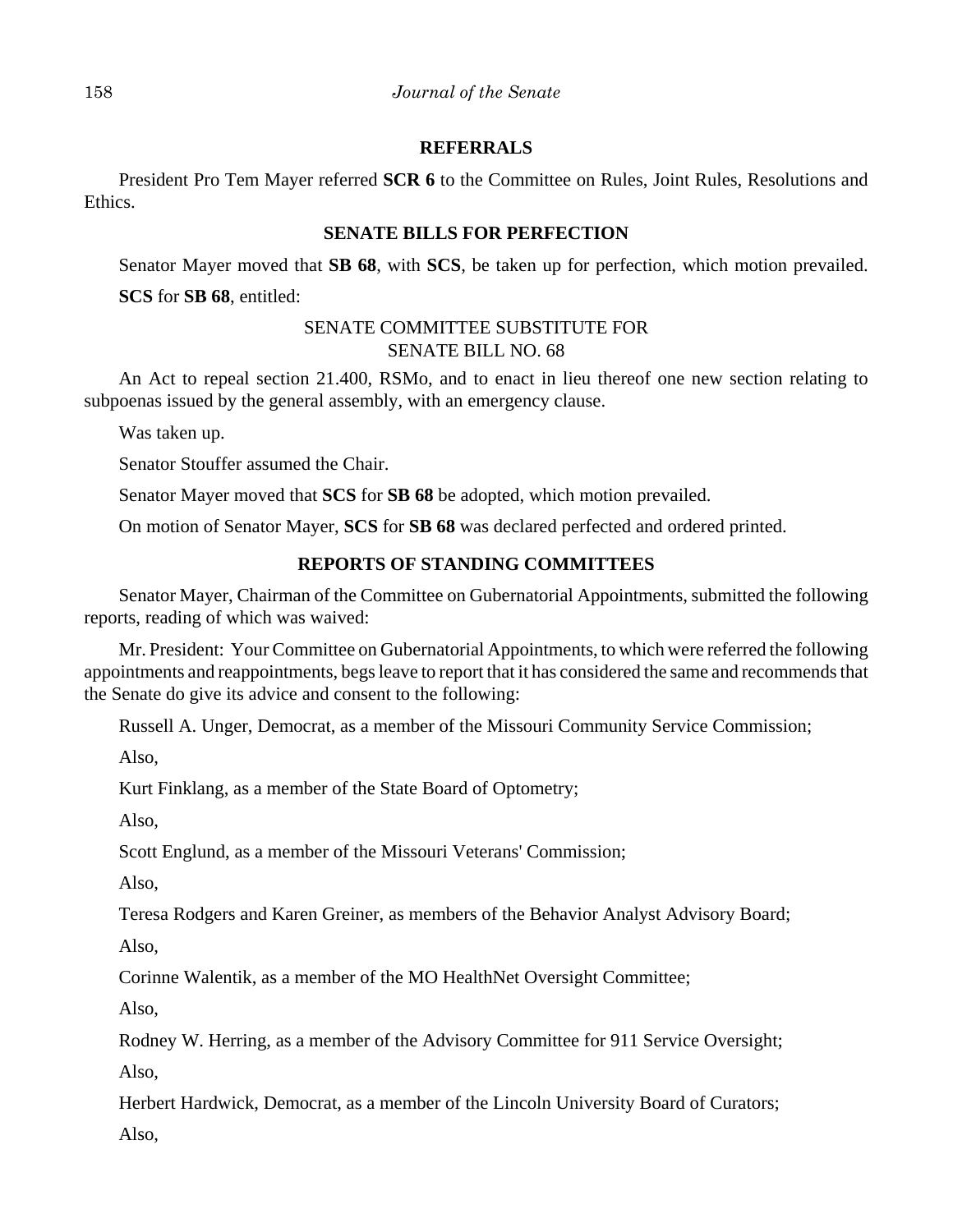Charles McKenzie, Jennifer Tyus and Dorothy Rowland, as members of the Child Abuse and Neglect Review Board;

Also,

Margaret Pigg, as a member of the Committee for Professional Counselors;

Also,

Colleen Scott, Republican, as a member and Secretary of the Jackson County Board of Election Commissioners;

Also,

Teddy E. Sheppard, Republican, as a member of the State Fair Commission;

Also,

Randy Holman, Democrat, as a member of the State Tax Commission;

Also,

Mark S. Lester, as a member of the Board of Boiler and Pressure Vessel Rules;

Also,

Donald W. McNutt, as a member of the Petroleum Storage Tank Insurance Fund Board of

Trustees.

Senator Mayer requested unanimous consent of the Senate to vote on the above reports in one motion. There being no objection, the request was granted.

Senator Mayer moved that the committee reports be adopted, and the Senate do give its advice and consent to the above appointments and reappointments, which motion prevailed.

President Pro Tem Mayer assumed the Chair.

Senator Stouffer, Chairman of the Committee on Transportation, submitted the following report:

Mr. President: Your Committee on Transportation, to which was referred **SB 11**, begs leave to report that it has considered the same and recommends that the Senate Committee Substitute, hereto attached, do pass.

Senator Dempsey, Chairman of the Committee on Rules, Joint Rules, Resolutions and Ethics, submitted the following report:

Mr. President: Your Committee on Rules, Joint Rules, Resolutions and Ethics, to which was referred **SCS** for **SB 68**, begs leave to report that it has examined the same and finds that the bill has been truly perfected and that the printed copies furnished the Senators are correct.

Senator Stouffer assumed the Chair.

Senator Pearce assumed the Chair.

# **SECOND READING OF SENATE BILLS**

The following Bills and Joint Resolutions were read the 2nd time and referred to the Committees indicated: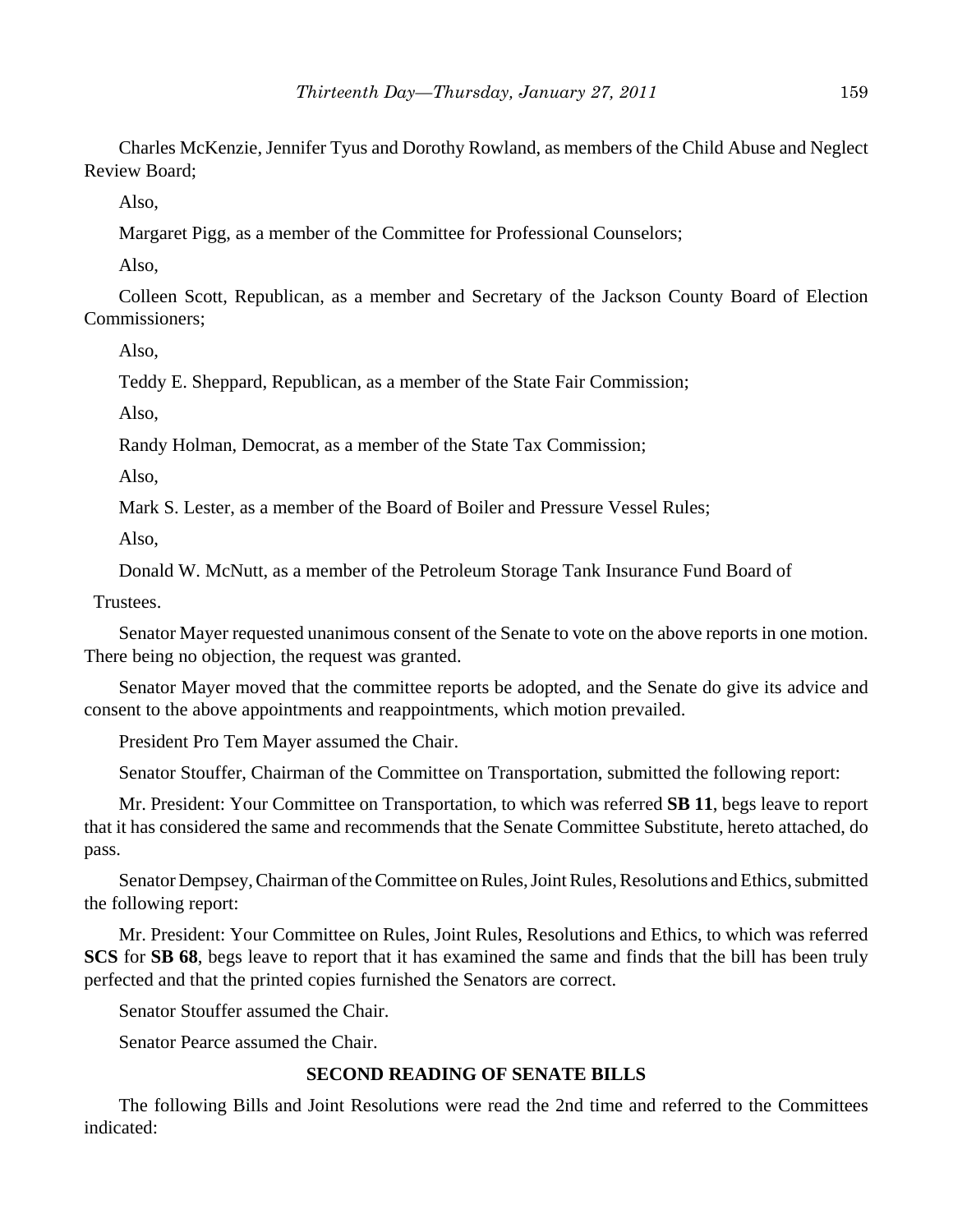- **SB 126**—Financial and Governmental Organizations and Elections.
- **SB 127**—Health, Mental Health, Seniors and Families.
- **SB 128**—Education.
- **SB 129**—Education.
- **SB 130**—Education.
- **SB 131**—Transportation.
- **SB 132**—Small Business, Insurance and Industry.
- **SB 133**—Transportation.
- **SB 134**—Judiciary and Civil and Criminal Jurisprudence.
- **SB 135**—Commerce, Consumer Protection, Energy and the Environment.
- **SB 136**—Health, Mental Health, Seniors and Families.
- **SB 137**—Financial and Governmental Organizations and Elections.
- **SB 138**—Agriculture, Food Production and Outdoor Resources.
- **SB 139**—Ways and Means and Fiscal Oversight.
- **SB 140**—Ways and Means and Fiscal Oversight.
- **SB 141**—Ways and Means and Fiscal Oversight.
- **SB 142**—Jobs, Economic Development and Local Government.
- **SB 143**—Ways and Means and Fiscal Oversight.
- **SB 144**—Ways and Means and Fiscal Oversight.
- **SB 145**—Jobs, Economic Development and Local Government.
- **SB 146**—Jobs, Economic Development and Local Government.
- **SB 147**—Education.
- **SB 148**—Small Business, Insurance and Industry.
- **SB 149**—Judiciary and Civil and Criminal Jurisprudence.
- **SB 150**—Agriculture, Food Production and Outdoor Resources.
- **SB 151**—Jobs, Economic Development and Local Government.
- **SB 152**—Veterans' Affairs, Emerging Issues, Pensions and Urban Affairs.
- **SB 153**—Small Business, Insurance and Industry.
- **SB 154**—Veterans' Affairs, Emerging Issues, Pensions and Urban Affairs.
- **SB 155**—Ways and Means and Fiscal Oversight.
- **SB 156**—Judiciary and Civil and Criminal Jurisprudence.
- **SB 157**—Judiciary and Civil and Criminal Jurisprudence.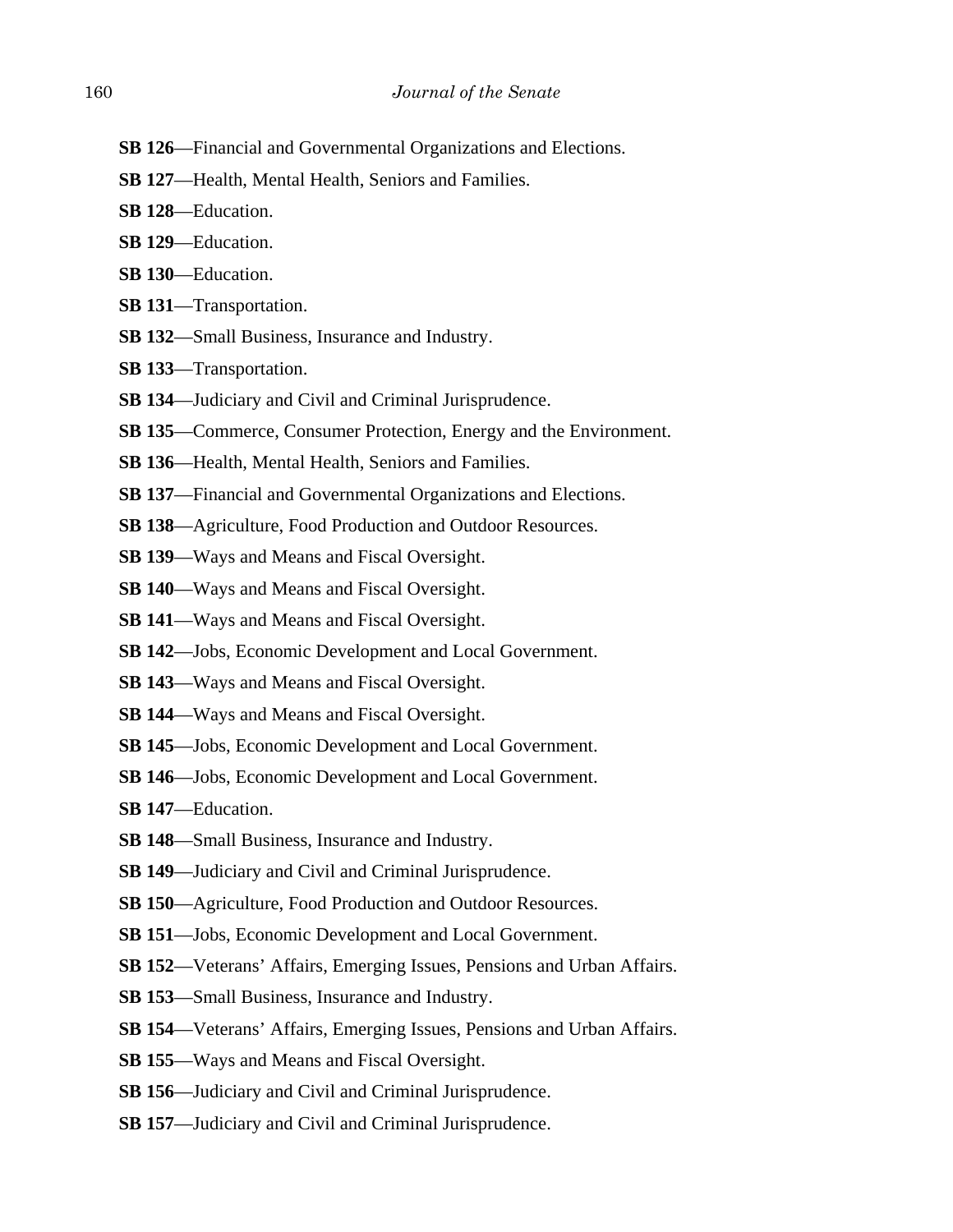- **SB 158**—Commerce, Consumer Protection, Energy and the Environment.
- **SB 159**—Commerce, Consumer Protection, Energy and the Environment.
- **SB 160**—Agriculture, Food Production and Outdoor Resources.
- **SB 161**—Agriculture, Food Production and Outdoor Resources.
- **SB 162**—Agriculture, Food Production and Outdoor Resources.
- **SB 163**—Education.
- **SB 164**—Education.
- **SB 165**—Judiciary and Civil and Criminal Jurisprudence.
- **SB 166**—Small Business, Insurance and Industry.
- **SB 167**—Transportation.
- **SB 169**—Health, Mental Health, Seniors and Families.
- **SB 170**—Veterans' Affairs, Emerging Issues, Pensions and Urban Affairs.
- **SB 171**—Judiciary and Civil and Criminal Jurisprudence.
- **SB 172**—Judiciary and Civil and Criminal Jurisprudence.
- **SB 173**—Transportation.
- **SB 174**—Jobs, Economic Development and Local Government.
- **SB 175**—Jobs, Economic Development and Local Government.
- **SB 176**—Small Business, Insurance and Industry.
- **SB 177**—Health, Mental Health, Seniors and Families.
- **SB 178**—Health, Mental Health, Seniors and Families.
- **SB 179**—Jobs, Economic Development and Local Government.
- **SB 180**—Health, Mental Health, Seniors and Families.
- **SB 181**—Small Business, Insurance and Industry.
- **SB 182**—Small Business, Insurance and Industry.
- **SB 183**—General Laws.
- **SB 184**—Education.
- **SB 185**—Ways and Means and Fiscal Oversight.
- **SB 186**—Judiciary and Civil and Criminal Jurisprudence.
- **SB 187**—Agriculture, Food Production and Outdoor Resources.
- **SB 188**—Commerce, Consumer Protection, Energy and the Environment.
- **SJR 13**—Financial and Governmental Organizations and Elections.
- **SJR 14**—Transportation.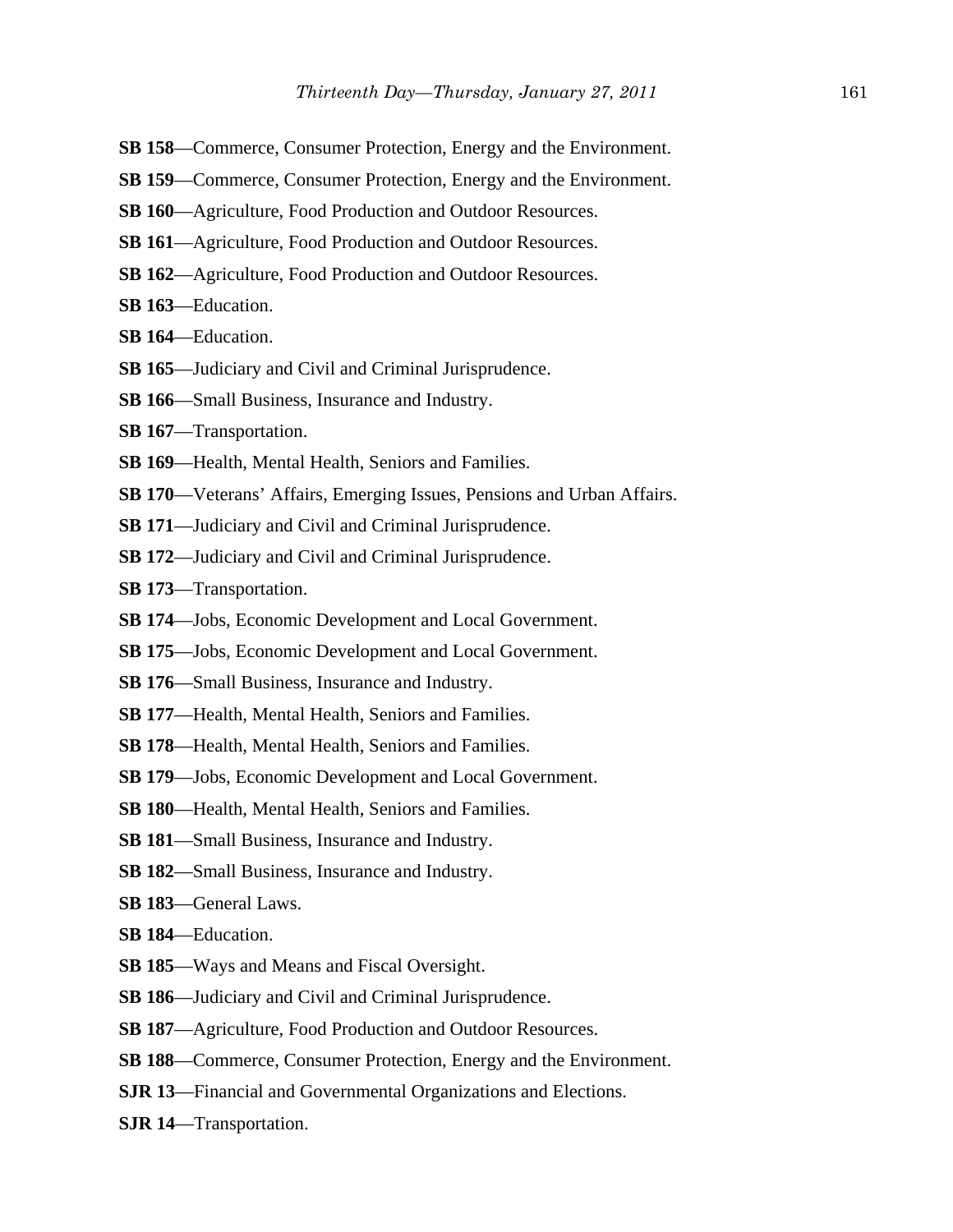### **INTRODUCTION OF BILLS**

The following Bill was read the 1st time and ordered printed:

**SB 204**–By Dempsey, Ridgeway, Nieves, Lembke, Stouffer, Engler, Mayer, Keaveny, Schaaf, Green, Dixon, Pearce, Chappelle-Nadal, Schaefer, Richard, Lamping, McKenna, Parson, Wasson, Goodman, Munzlinger, Schmitt, Brown, Kehoe, Callahan and Kraus.

An Act to repeal section 135.630, RSMo, and to enact in lieu thereof one new section relating to a tax credit for contributions to pregnancy resource centers.

### **COMMUNICATIONS**

Senator Callahan submitted the following:

January 27, 2011

The Honorable Senator Rob Mayer – President Pro-Tem State Capitol, Room 326 Jefferson City, Missouri 65101

Dear Senator Mayer:

Pursuant to the provisions of section 42.007.2 RSMo and acting within my capacity as Minority Floor Leader, I hereby appoint myself to the Missouri Veterans Commission.

> Sincerely, /s/ Victor E. Callahan Victor Callahan

#### **INTRODUCTIONS OF GUESTS**

Senator Schaefer introduced to the Senate, former Governor Roger Wilson, Columbia.

On motion of Senator Dempsey, the Senate adjourned until 4:00 p.m., Monday, January 31, 2011.

## SENATE CALENDAR  $\overline{\phantom{a}}$

## FOURTEENTH DAY–MONDAY, JANUARY 31, 2011 \_\_\_\_\_\_

## FORMAL CALENDAR

## SECOND READING OF SENATE BILLS

SB 189-Schmitt SB 190-Pearce SB 191-Pearce SB 192-Pearce SB 193-Pearce SB 194-Pearce SB 195-Stouffer SB 196-Cunningham

SB 197-Ridgeway SB 198-Crowell SB 199-Crowell SB 200-Crowell SB 201-Crowell SB 202-Crowell SB 203-Schmitt, et al SB 204-Dempsey, et al